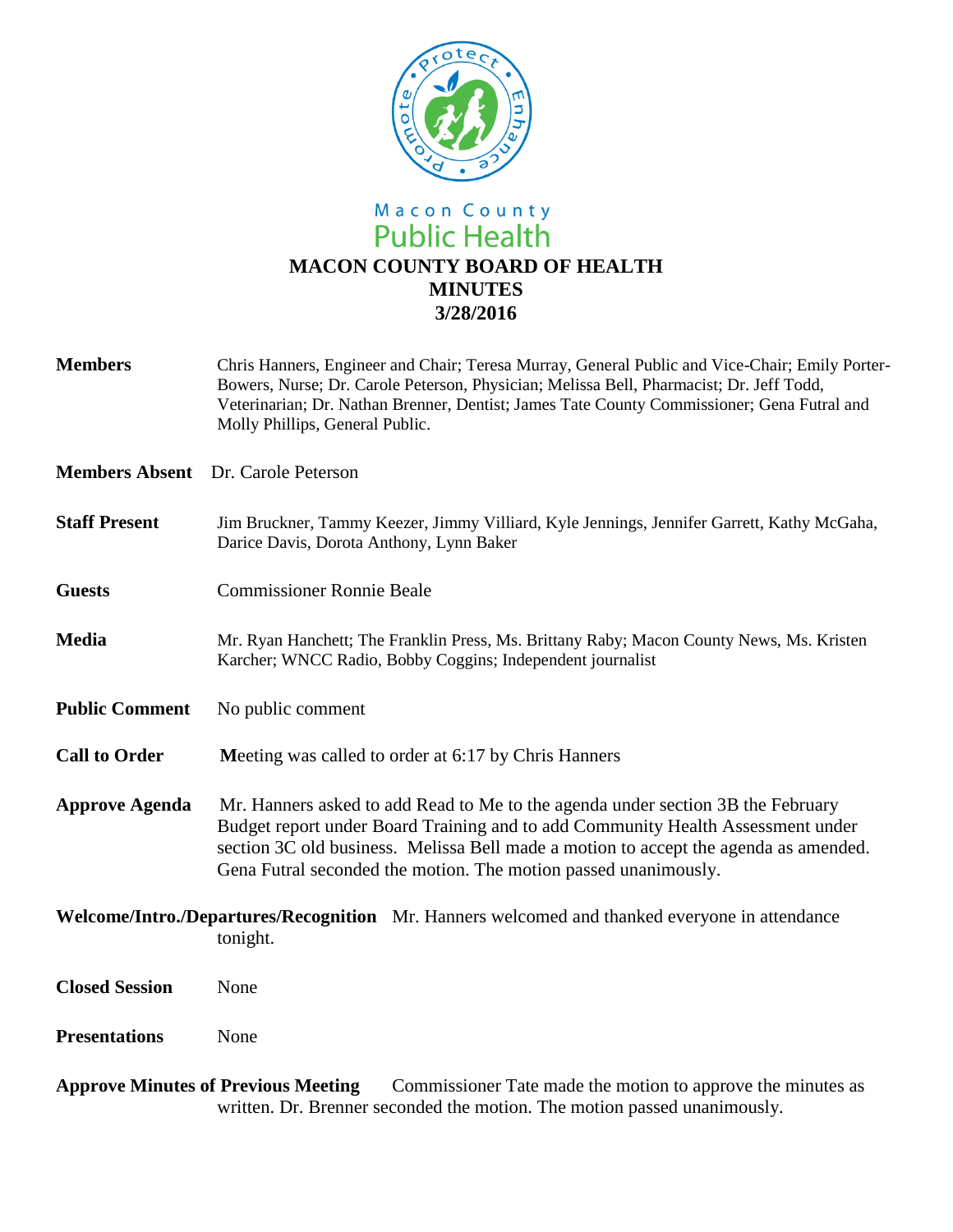## **Old Business**

**A. Board of Health Procedure** Mr. Bruckner informed the Board of 2 recommended changes in the BOH procedure policy 105.1 which were discussed at the January Board meeting. Each Board member received a copy of the policy with the changes highlighted. The first change is in **Article IV, Section 1, Officers**. It currently reads as follows: The Board shall elect its own Chairperson and Vice-Chairperson. Only those members who have served at least one year on the Board shall be eligible to hold office. The recommended change would read as follows: The Board shall elect its own Chairperson and Vice-Chairperson. Only those members who have served at least six months on the Board shall be eligible to hold office. The second recommended change is in **Article X, Meetings, Sections 1 & 2**. The two sections currently read as follows: **Section 1.** The Chairperson shall preside at all meetings, shall appoint appropriate committees, and shall assist these committees in carrying out the duties for which they were appointed. **Section 2.** The Vice-Chairperson shall preside in the absence of the Chairperson and shall perform such duties as are assigned by the Chairperson. Should the Office of Chairperson be vacated for any reason, the Vice-Chairperson shall fill the unexpired term of office and a new Vice-Chairperson shall be elected by the Board. The recommended changes include adding a third Section and to modify Section 2. The recommended change would read as follows: **Section 1.** The Chairperson shall preside at all meetings, shall appoint appropriate committees, and shall assist these committees in carrying out the duties for which they were appointed. **Section** 2. The Vice-Chairperson shall preside in the absence of the Chairperson and shall perform such duties as are assigned by the Chairperson. **Section 3** Should the Office of Chair or Vice Chair be vacated for any reason, the Secretary will solicit nominations from the Board, conduct a vote and immediately tally and announce the results. This change was made after discussion with the county attorney, Chester Jones. If passed by the Board these changes will become effectively immediately. Commissioner Tate made the motion to accept the changes as recommended. Melissa Bell seconded the motion. The motion passed unanimously.

B**. Read to me** – Mr. Bruckner gave an updated on the Story Walk project. He spoke to MountainWise and to the state about assisting with funding for the story walk project in Macon County through the MountainWise grant. We are unable to use Mountainwise project grants due to age restrictions. The grant funding cannot be used for anyone under the age of 18. Mr. Bruckner also spoke with the county finance officer about the county assisting with the project. She said that only County Commissioners are allowed to grant county funds and that the county is already sponsoring part of the Story Walk project through a grant from the County's Community Funding Pool. Mr. Bruckner said that MCPH will post information on the county website about the Story Walk project and any time we write a grant that involves physical activity for children we will try to tie some of the funding to future Story Walk projects.

C. **Community Health Assessment -** Lynn Baker gave a review of the 2015 Community Health Assessment (CHA). Ms. Baker spoke about the CHA process and how the priorities are selected. She then referred to the handout which included the three CHA priorities; Heart Disease, Domestic Violence and Sexual Assault, and Economic Development. Mountainwise of Macon County community stakeholders group selected these priorities. She went on to explain that Bonnie Peggs is the chair for Heart Disease, Jennifer Turner Lynn (Reach) is the chair for Domestic Violence and Sexual Assault. Reach actually has a grant so we were able to partner with them as well. Dale West, from NC Works, is the chair for Economic Development. Ms. Baker explained that there is disparity data that compares Macon County to the rest of the state and the region and that she can give information if asked or it is located on the maconnc.org website. Mr. Hanners said that we will be discussing these task forces again soon. Ms. Baker said that we also work with the Sherriff's department. Ms. Futral asked if this is the same priorities that Mission Health has. Ms. Baker said yes that the hospital adopts the priorities set by public health.

## **New Business**

**A. Opioid and Mental Health** Mr. Hanners introduced Commissioner Ronnie Beale. Commissioner Beale thanked everyone for participating on this Board. He went on to explain that he is the co-chair of the National Association of Counties (NACO). NACO went to Washington a few weeks ago and Commissioner Beale shared a letter from Mr. Hanners and Mr. Bruckner that was pertaining to the Affordable Care Act and what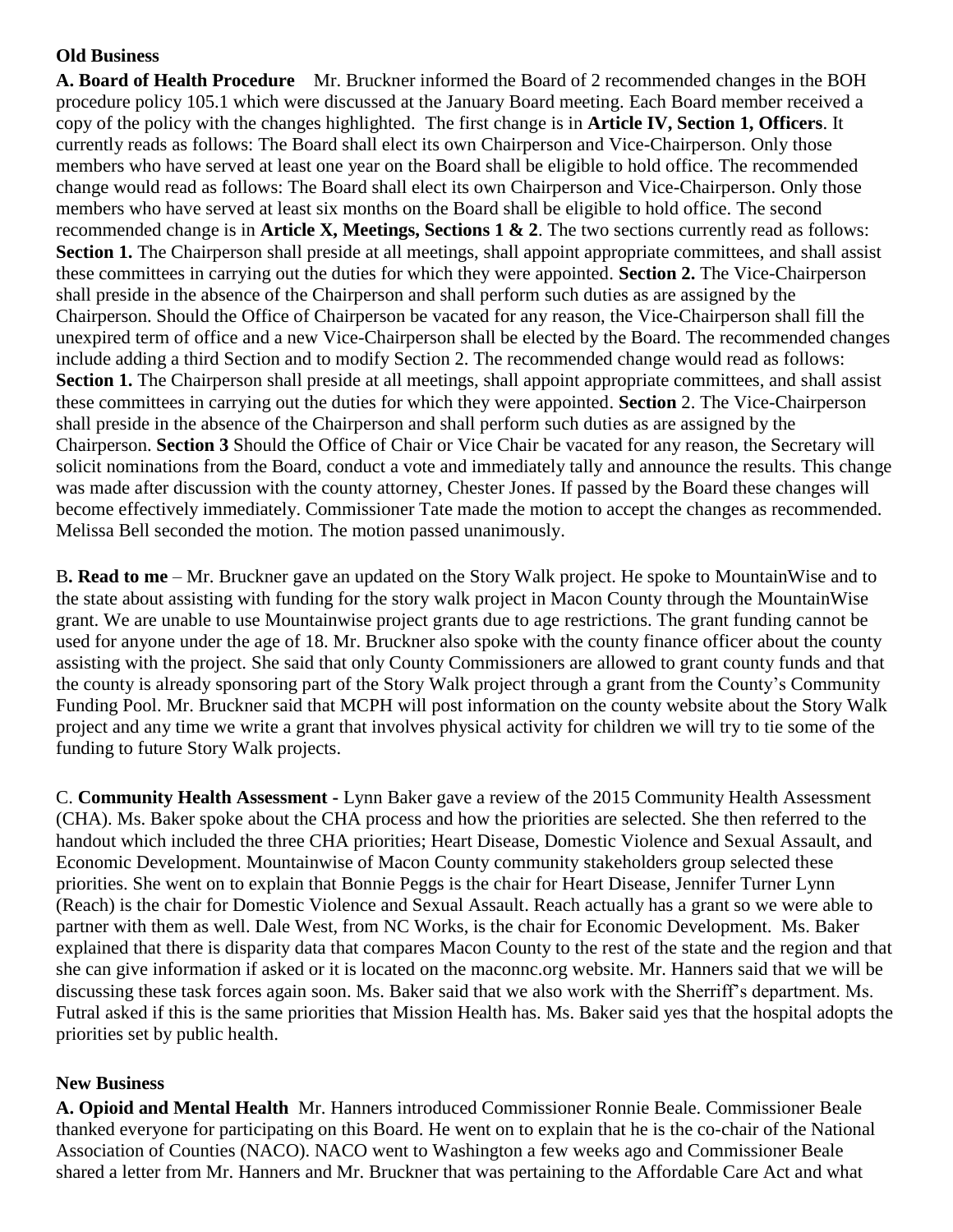repealing it could do to the state and Macon County financially. Macon County would have lost approximately \$400,000. While in Washington, Commissioner Beale had a discussion with congressman Meadows. Congressman Meadows had no idea of the effect until he read the letter from Macon County. Commissioner Beale told this story to explain just how important the BOH really is and what an impact it makes. He then turned to opioid and mental health. Macon County currently has 108 in custody in the county jail as of today, 23 of which are females. We have 38 inmates that are housed out of county due to lack of space. This number is increasing all the time. We will be about \$575,000 out of budget because of the extra expense of housing inmates out of county. With females it is even costlier due to the restrictions in place for transporting females. There must be 2 employees to transport females out of county. An average of 86 inmates are in custody due to drug related charges. Almost all of the drug charges can be attributed to opioids and methamphetamine. Commissioner Beale referenced reports that he has been involved in. He said that we are now recognizing that opioids and meth are an epidemic now. He then read verbatim the medical definition of an opiate. He gave a brief overview of the drug; where it is derived, how it's produced… He explained the difference between true opiates, combination opiates and synthetic opiates. Sen. Davis has proposed a bill to legislation to track who is prescribing opiates. Unintended addiction accounts for about 65% of the addicted. It often starts with prescription medication, which can then lead to heroin due to the expense of the medications. 55% comes from prescriptions or the medicine cabinets. Why are we having so many deaths? Most overdoses happen after a person has been clean for a while because when they start back their body isn't used to the drug anymore. There are two things to be aware of with heroin; 1. We cannot arrest ourselves out of this situation and 2. Overdoses are happening now more because heroin is being laced with Fentanyl, which is 100 times more potent than Morphine and Carphentanyl (an elephant tranquilizer), which is 1,000 times more powerful than morphine. In 2016, NC we had 640 million opioid pills prescribed. We are  $9<sup>th</sup>$  in the country. We started a 23 county regional substance abuse task force. They are meeting tonight in Asheville. We have a walk in center, and a good detox facility. The length of stay at a detox hospital is 9 days. Fortunately, Macon County has a follow up program through our EMS department after patient is released from detox. EMS assists with medication refills, making travel arrangements to appointments and much more. Dr. Todd asked if we had a half-way house in Macon County. Commissioner Beale said no because we have trouble getting LCSW's and psychiatrists in this area. Commissioner Beale also said that Cyboxone is a good medicine to keep people off of opiates. May 9 in Raleigh we will have a state wide task force meeting (Stepping Up). This is a nationwide jail diversion program. We have 440 signed up to attend. Commissioner Beale will be speaking. He again thanked the BOH for their support. He thanked Mr. Hanners for allowing him to speak tonight. Mr. Hanners asked for questions. Ms. Phillips asked if there is any talk about adding to the protocol a warning system explaining to the patients of the possible addictive side effect of prescriptions. Dr. Brenner said that dentists have to take an opioids class and narcotics control records class in order to receive licensure renewal. Commissioner Beale said he would like to see a protocol put in place. Ms. Futral is sure there is a lot going on in Mission Health. Mr. Hanners asked if the Board can do anything besides being involved at the community level. Commissioner Beale said it boils down to the cost. He then discussed the different costs associated with treatment.

Mr. Bruckner talked about: Universal Awareness of the issue; State and Federal efforts to try to raise awareness of the epidemic to including targeting: Opioid prescribing practices, Prescription Drug Abuse, Prescription Drug Overdose Prevention, and Heroin use; In 2013, the NC the General Assembly along with the Governor enacted two laws: 1. Requiring pharmacies to report opioid prescriptions through the Controlled Substance Reporting System and 2. Allowing for Naloxone to be distributed; and in 2016 NC the General Assembly along with the Governor enacted a law allowing needle exchange programs to be established. He also reviewed current efforts at the state and local level: NC Legislature has made the opioid epidemic a priority issue and draft bill(s) being discussed/developed by NC Senators; Mr. Bruckner met with the new Secretary for DHHS Dr. Mandy Cohen who has put the opioid issue high on her list as she wants to focus on tying physical health, mental health and substance abuse together; Mr. Bruckner appointed the LHD from Davidson County to the NCACC Opioid work group to work with NCACC is piloting a meeting in a box campaign which once completed will be looking to the other 99 County Managers to coordinate a meeting with local elected officials to discuss the opioid issue; Health Directors are hoping recommendations made by Governor McCrory's Taskforce on Mental Health and Substance will be used by the current administration (waiting to see if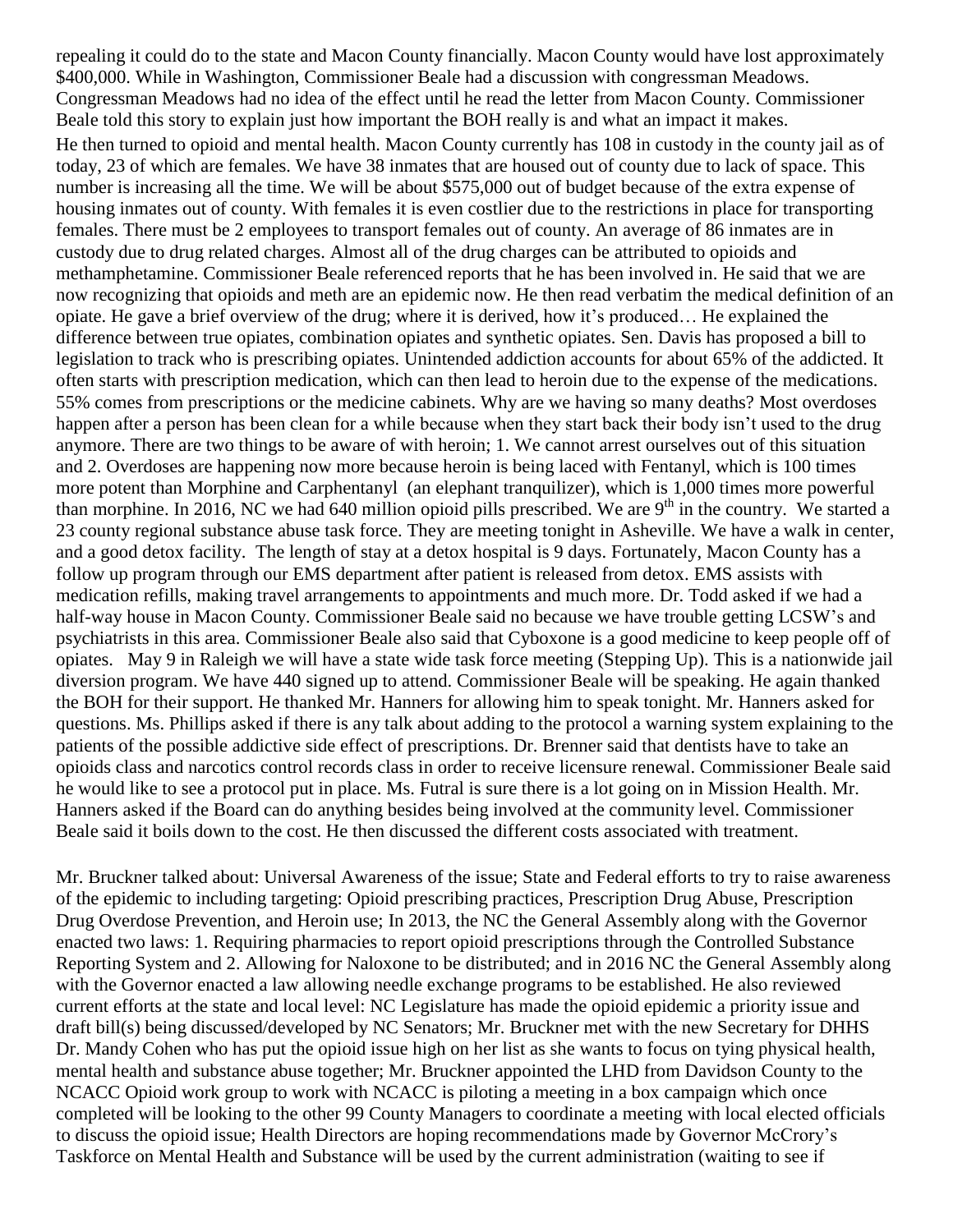Governor Cooper continues with implement of recommendations; Macon County/WNC represented well: Commissioner Ronnie Beale, Greta Metcalf from Meridian Behavioral Health and Brian Ingram CEO for VAYA); He said that funding for substance abuse NC DHHS Division of Mental Health, Developmental Disabilities and Substance Abuse receives funding for Substance Abuse Prevention, Treatment, Recovery and Community Mental Health Services from the federal government and that these f*unds for local programs are managed by the Local Management Entity (VAYA) formally Smoky Mountain Mental Health; He said that MCPH had been looking at a grant from U*S DHHS, Office on Women's Health targeting the Prevention of Opioid Misuse in Women , but that they were not able to qualitfy for this specific grant and that they would continue to pursue these types of grant with the Boards approval; He said the Macon County Substance Abuse Taskforce which is led by the Macon County Sheriff's Office and facilitated by MCPH is working on action items centered on creating a community education marketing campaign; and He said the County Mental Health Taskforce had discussed the issue at a recent meeting with local mental health provided who that the biggest barriers to treatment and recovery is the cost for prescription medications. He closed by saying that he hoped the Primary Care clinic at the MCPH would be part of the "no wrong door" system of care for mental health and substance abuse. That MCPH would be using a screening process with clients and identify and refer if there is an mental health or substance abuse problem. He also said that MCPH would like to be a part of the stepping up program. Mr. Beale is working on funding for this program. Evergreen foundation - more info to come.

**B. Grants Approval –** Because we didn't have a quorum last month, we had to go to the BOCC for grants approval so we would not miss out on these opportunities. We were clear that if the BOCC approved MCPH applying for the grants that we would not complete the processes without BOH approval. MCPH would like to apply for three grants. 1. The Evergreen Foundation – This is to help fund Behavioral Health services here in the clinics. We have talked with the Evergreen staff as the application needed to be submitted before tonight's meeting. The foundation staff recommended we wait to apply until July. 2. The Community Health Center grant from the NC Office of Rural Health would provide us with a Nurse Practitioner and a half time behaviorist. Ms. Futral asked if this would be ongoing therapy. Mr. Bruckner said initially it would be very limited until we determine if we can generate enough funding to support that aspect of the program. 3. Prevention of Opioid Misuse in Women from the US DHHS Women's Health Branch. This grant is on hold as we do not have a large enough coalition that is already active in solving the opioid issue. We plan to continue to look for grants of this nature. Mr. Bruckner said that we are seeing fewer and fewer Medicaid pregnant women at MCPH. The local OB practice is working with Mission Health to put a behaviorist and Tele psychiatry in their practice to do some therapy and get a provider in the practice to dispense treatment medications i.e. Suboxone. The issue with pregnancy and addiction is a priority in Macon County. Ms. Futral asked if there is a special reason for grants targeting women. Mr. Bruckner said that nationwide there is an issue and the grants a specifically targeting woman. Ms. Phillips asked if the therapy would work if they were not prescribed Suboxone. Mr. Beale said that a doctor can only write 20 Suboxone prescriptions per month. Ms. Bell said that Suboxone is relatively new treatment and doesn't work for everyone. She said that therapy alone can and does work. Mr. Beale said it is a funding issue and that in May he will be going to a meeting in Oregon to begin discussion on redesigning how funding is disbursed to rural counties. We want to make sure that rural county health departments are entitled to the same federal dollars as urban counties. Mr. Hanners asked if there was any more discussion on grants. We are asking for approval for the first two grants; Evergreen Foundation grant and the Community Health Center grant. Mr. Hanners asked for a motion to apply for these grants. Ms. Bell made the motion to apply for the Evergreen Foundation and the Community Health Center grants. Ms. Porter-Bowers seconded the motion. The motion passed unanimously.

**C. FY18 Budget** Ms. Anthony gave an overview of the FY18 budget process. She said that the budget was submitted to county finance on March 17, 2017 and that we will be meeting with the county manager and finance director next week. Ms. Anthony referred everyone to the presentation on the screen. She explained that the Fy17 year- end projections are based on the revised budget, not the original budget. We are expecting that our expenses will be 1% under and revenue will be at 3.23% over. This will help us save 4.3% of the counties money. Mr. Hanners asked if we were giving \$111,000 back to county. Mr. Bruckner explained that we will be asking for \$98,000 in carry over budget for next year as opposed to \$111,000.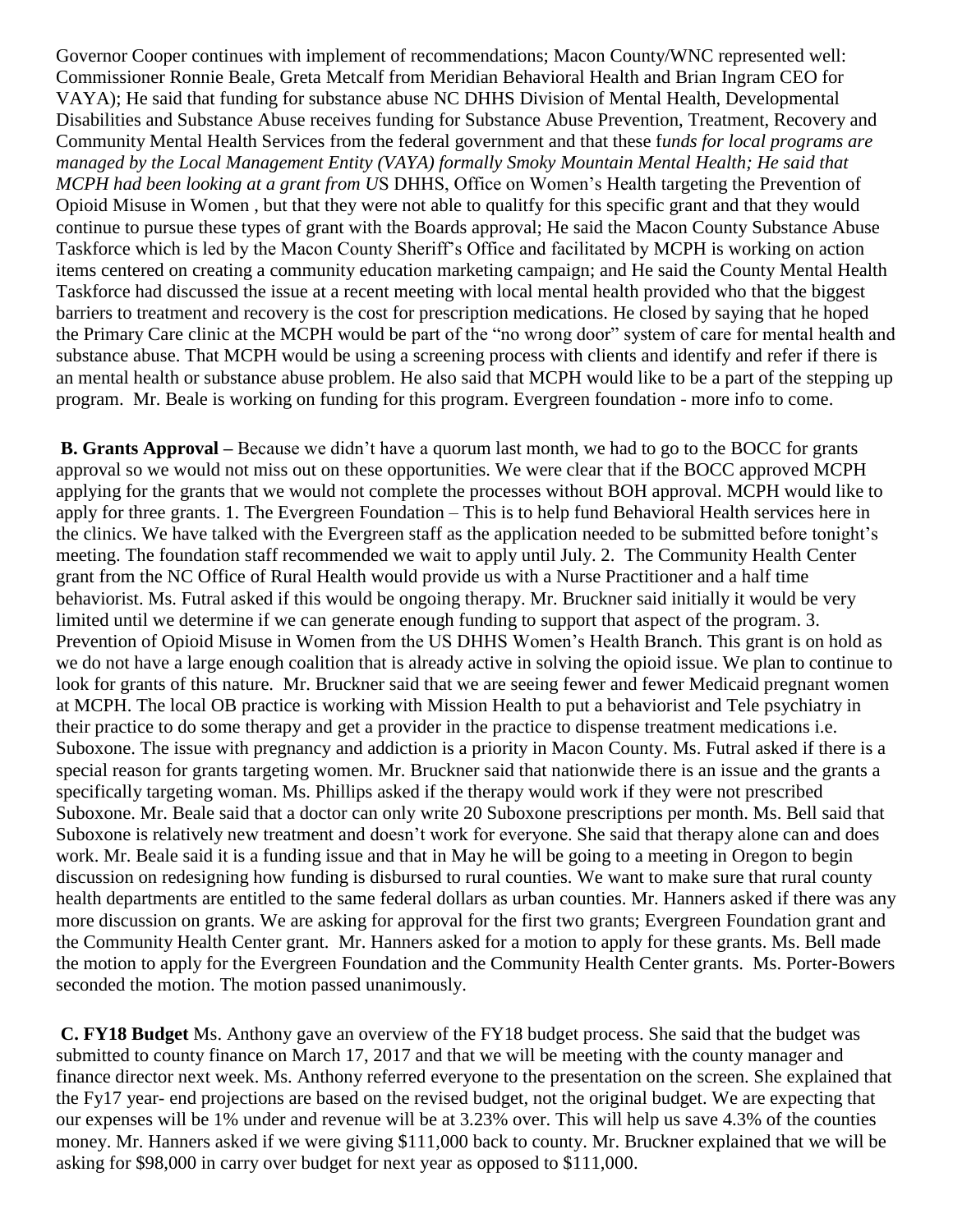Ms. Keezer gave a presentation on the FY18 proposed budget. She started with the expenditure summary. Our projected spending for FY18 is approximately \$5,926,402 dollars. This is \$427,000 more than the FY17 original budget. The increase is due to changes in salary/fringe and general operating expenses. Mr. Hanners asked if salary and fringe is fixed. Mr. Bruckner said yes. She said the projected revenue is approximately \$3,044,434 dollars. This is \$84,000 more than FY17. County funding remains the most stable funding to our department by providing \$2,881,968 or 49% of our budget. This is \$343,000 more than FY17. Ms. Phillips asked if 49% was the average county funding throughout the state. Mr. Bruckner no, that a many health departments simply don't have the support nor do they offer all the services that we offer. Mr. Hanners asked how a health department cannot provide services. Mr. Bruckner said all counties provide basic services, but not all counties provide the same level of those services.

Mr. Bruckner explained how original budget is the base budget or starting point for the new FY budget and that this is where the county wants us to use as our base. He then reviewed the presentation. He explained the different categories of expenses, the increases in revenue and any carry forward money from the FY17 to FY18 budget. He gave a detailed description for the reasons for the total variance in the budget from FY17 to FY18. He said we are asking to replace four vehicles and two animal boxes for animal services vehicles. Ms. Porter-Bowers asked how often all three animal services trucks are out on the road at the same time. Mr. Bruckner said the operate 24/7/365 days a year and they are very often all out on the road as they go to all parts of the county. Mr. Hanners asked if this is the first capital expense for animal services since being taken over by the health department. Mr. Bruckner said yes. Mr. Bruckner talked about computer replacements and explained that we try to replace computers every five years. He then talked about the increase in salary and fringe and that there are several staff that will begin receiving longevity pay in FY18 and that due to employee benefits changes there has been an increase in the cost i.e. health insurance. He said that in contracted services we are asking the county for an Environmental Services position (janitorial staff) trained in cleaning medical facilities; funding to cover for Dr. Dewhurst's clinics when he is out of the office; funds to cover the cost of prenatal ultrasound performed at AMC; and funds for Medicaid Cost Settlement consultant services. Mr. Hanners asked Mr. Bruckner to explain the Medicaid Cost Settlement consultant fee. Mr. Bruckner said this year we've review a past cost settlements through a vendor. It appears from a preliminary review by this outside consulting firm that they are finding additional services that could be cost settled on. This has the potential to increase our cost settlement with Medicaid. Medicaid is reviewing the results of this audit and if they find we are entitled to additional settlement dollars we intend to have this firm review additional years. Mr. Bruckner said that while he understands it is not the Boards role to approve our budget, he asks that they support the budget before it is presented to the County Manager and Board of Commissioners. Mr. Hanners asked if there were any questions or concerns. Being none, he then asked for a motion to support the proposed budget as presented with the knowledge that there may be some changes during negotiations with the County Manager and Board of Commissioners. Dr. Brenner made a motion to support the budget as presented. Dr. Todd seconded the motion. The motion passed unanimously.

**Board Training and Information** February Budget Update - Ms. Anthony gave an overview of the February budget. We are at 58.38% of expenses for the year and revenue is at 73.62%.

**Announcements** Mr. Hanners said next month we will talk about task forces and the Board's involvement. Mr. Bruckner said accreditation items will also be discussed.

## **Next Meeting Date 4/25/2017**

**Adjourn** Ms. Porter-Bowers made a motion to adjourn the meeting. Dr. Brenner seconded the motion. The motioned passed unanimously. The meeting adjourned at 8:13.